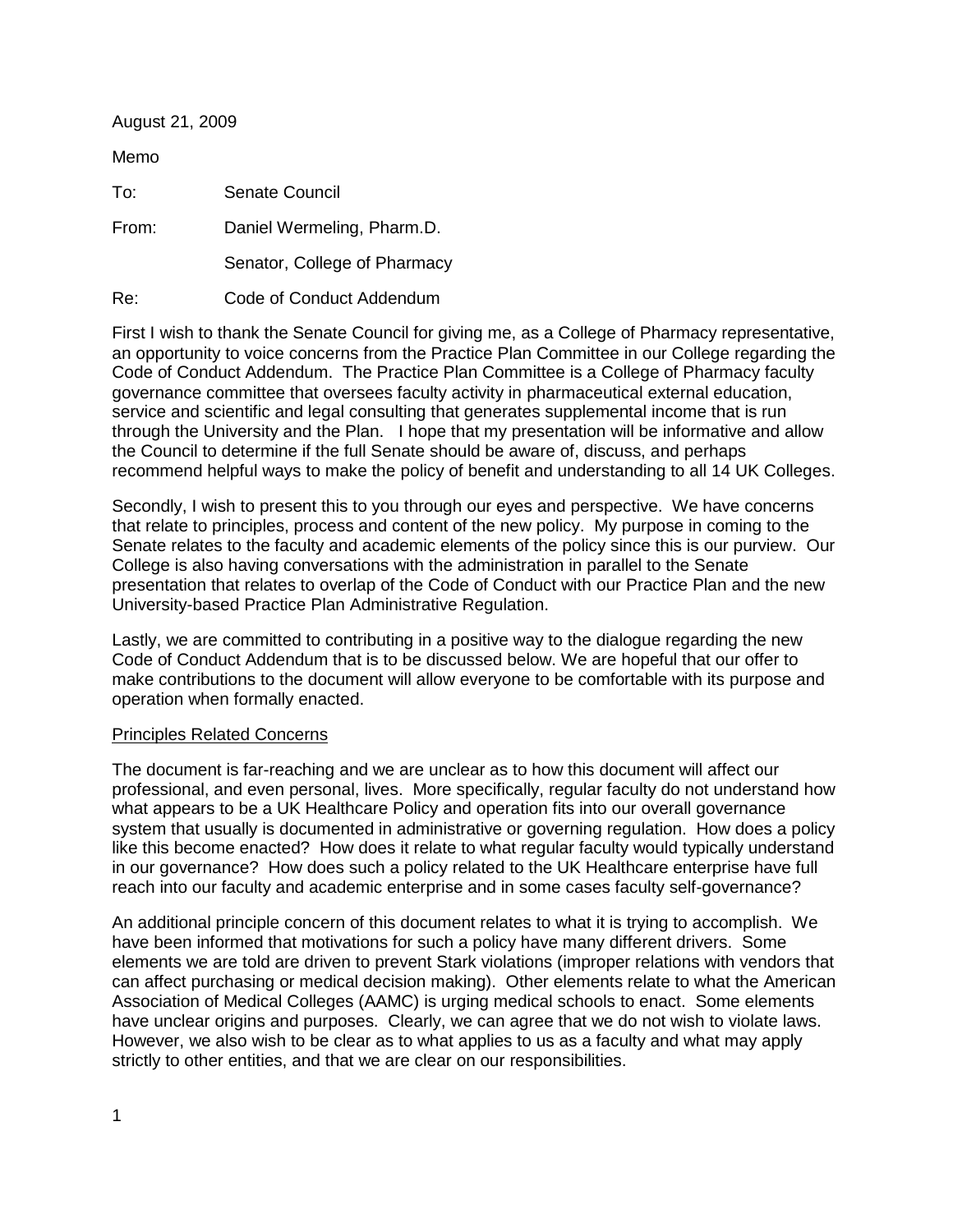There is the potential for jeopardy for the faculty given the nature of the policy. Is it fundamentally fair to have a policy enacted that affects them without input? Is it fair to have the policy enacted when the enabling administrative mechanisms are not in place? Is it fair to have confusing and complicated oversight in which multiple university offices and functions appear to have some role in governance, rules and reporting? Faculty throughout the various colleges will not necessarily have the same specific concerns as the College of Pharmacy. However, I think we would all have overlapping concern related to the public trust and the roles and responsibilities of faculty in the academy.

## Process Related Concerns

We as faculty and members of our various governance committees (Practice Plan, Curriculum, etc.) first became aware of the new policy through unofficial channels in early June of this year. In part this lack of notice may have been related to the evolving College of Pharmacy administration. However, we were very surprised to hear that the new policy was to become effective in less than one month, July 1, 2009. We then engaged in considerable research to read the policy and understand its multiple layered implications. I inquired with Senate Chair Randall for example, and he informed me he was not provided this document formally to determine if there would be Senate or faculty concerns. Through our research we learned that we were actually subject to a similar policy since 2004, yet, we were totally unaware of the policy. It is hard to imagine we had the policy without our input or knowledge. No regular College of Pharmacy faculty were appointed by the Dean to the new committee that was dealing with interactions with the pharmaceutical industry at all levels (research, education, continuing education, faculty status, consulting, etc.). Perhaps it was unclear what the new committee was being charged to do that affected his decisions. A report from the committee was issued along with the new policy. Given the nature of the policy one might imagine significant regular pharmacy faculty engagement, at least to some degree in proportion to medical faculty and administrators. We were informed of different drivers to have the policy, which in many senses reads like a AAMC document. Moreover, there are elements related to Stark law and inappropriate relationships and conflicts. This is all well and good, but, College of Pharmacy regular faculty did not have any input into the draft. The Director of Pharmacy at UK Healthcare did draft a section, but this relates only to the sampling of medications. This matter is not germane to College of Pharmacy faculty or governance

Initially there appeared to be barriers to consider changes to the Code of Conduct Addendum. We have recently been invited to provide a written report of our concerns through our Dean to Mr. Harry Dadds, a Medical Center attorney. We have had positive interactions with Mr. Dadds but wish to make sure that our voices are heard directly by the administration. We seek a more comprehensive examination of this compliance policy, how it relates to those already in force and a mechanism for input and change from the affected parties.

There is an intention to roll this policy out campus-wide. The Senate should consider the processes to date as it relates to how Colleges outside the UK Medical Center will be affected. Please recall the Senate was not consulted on this policy previously.

## Content Concerns

As with generation of any policy, and as it attempts to be compliant with law, one has a balance of harms to consider. In the case of this policy, there are elements we do not agree with that were generated by the AAMC policy. With regard to Stark law, the question comes to how far down, into how much detail, does one wish to go to write a policy. The College of Medicine had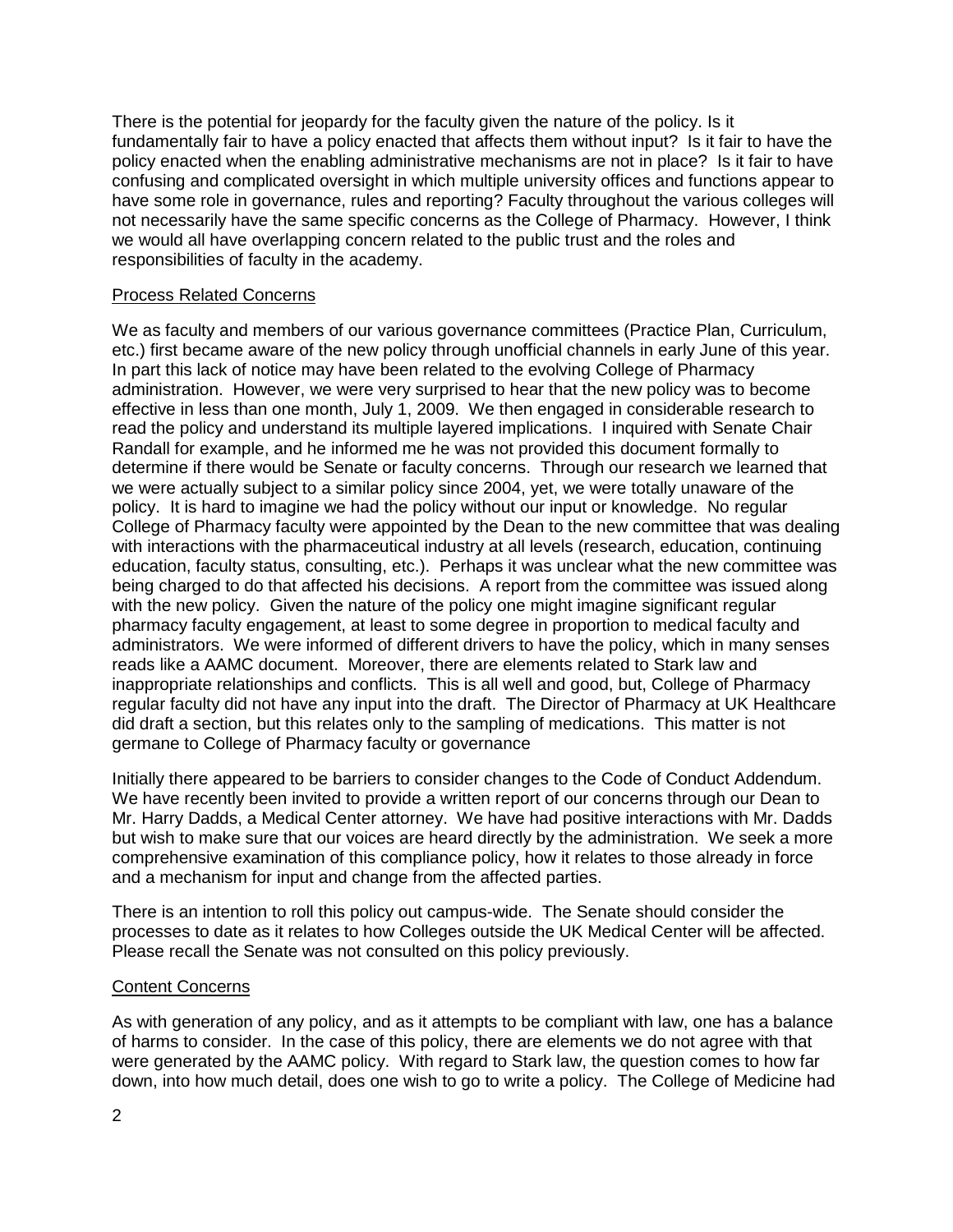very specific requirements for policies (Stark, AAMC, etc.). Pharmacy and other healthcare colleges have some overlapping interests, but, also have distinct differences from the College of Medicine and the UK Healthcare enterprise. Most of our faculty are not engaged in patient care or vendor and purchasing decisions.

There can be an attempt to write an absolutely perfect policy, yet, such actions usually go so far as to infringe on rights or privileges of those who do no harm. Compliance is a problem when policies become too onerous. Below are highlighted areas of concern.

- There is considerable overlap with other university and college policies and what one could interpret as conflict, or that there are now multiple offices in charge of similar things. The Senate, Office of Research Integrity, Corporate Compliance, Conflict of Interest, Pharmacy and Therapeutics, our own College administrations, all have some governance or say over many things here. The problem is that when so many are in charge that in effect no one is in charge. Moreover, the reporting to all these different entities will be onerous on the faculty. The policies will be in effect without the implementing mechanisms. This creates a risk of jeopardy for the faculty.
- All faculty, including voluntary and adjunct faculty, are affected by the policy. We employ about 300 voluntary faculty state-wide to supervise clerkship rotations for fourth and final year of student training. We do not pay them for this service. Prohibitions in the Code of Conduct directly affect their personal finances and would cause them to leave our relationship. The implications for us at the College are in the millions of dollars and a lessening of our relations with the profession statewide.
- Faculty have spouses and family members in the medical field who are not restricted by the policy but could be considered at great risk of non-compliance. Penalties for noncompliance are severe.
- Page 6 does not allow faculty to attend professional meetings in which industry, even  $\bullet$ indirectly, subsidizes the conference. This is not appropriate in the sense that many of our faculty are leaders in professional organizations that have functions subsidized, including continuing education, venues, and meals for leadership meetings. Page 6 item 6 is not a policy and should be stricken. We should be able as highly educated professionals to hear whatever we want to hear.
- Page 7 deals with publications. Although there may be good policy intentions, it seems these matters are governed by our faculty and administration systems.
- Page 7 also deals with attending conferences. We need to be able to attend trade conferences to learn about newly released technology. The sponsors are governed by FDA as to what they can tell us.
- Although not necessarily related to Senate academics, Page 8 deals with consulting, which is the way our faculty generate supplemental income outside our UK salary. The policy grossly deviates from our current practices at the College of Pharmacy. Some elements are inappropriate, impractical, etc. We certainly would not agree to having prior approval of consulting since we do not do that now. Disclosure is one thing, which we can agree to if a proper method is available, but not approval. Almost everything we do in consulting has nothing to do with UK healthcare delivery or vendors.
- The reporting section on page 10 is not viable. When you consider this policy in light of all our other policies, it is likely a faculty member could report the same matter through 4 channels!! Such an administrative burden is frustrating and counterproductive. A thoughtful examination of the overlap and redundancies of the reporting needs to be addressed.